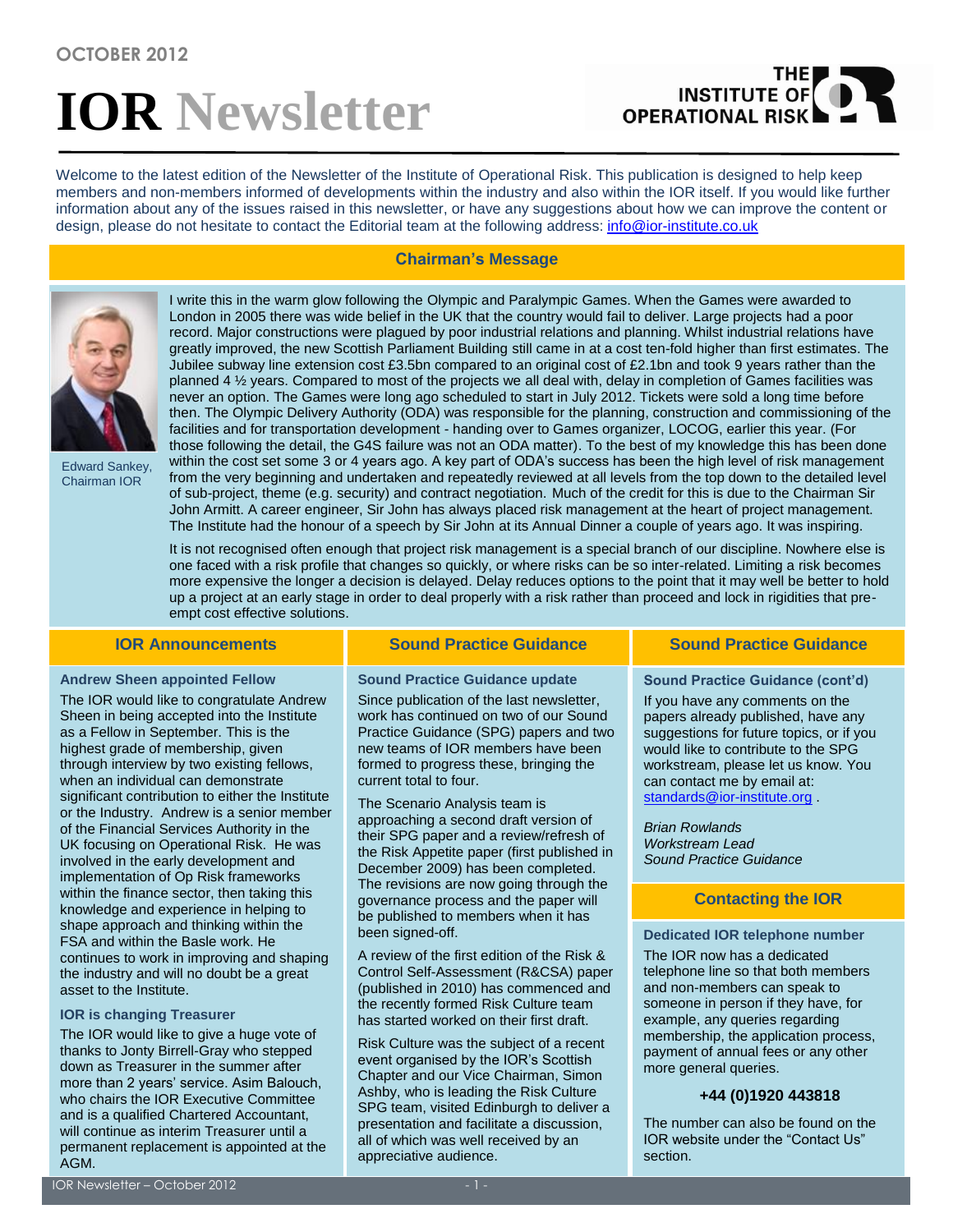In August, Dominic Wu and Benjamin So, who are the respective leads of the Asia Chapter and Steering Committee, were invited to deliver seminars on operational risk and implementation techniques at the Emerging Markets Risk Management Conference 2012 organised by the City University of Hong Kong. The event was attended by leading risk professors and regulators from different parts of the world. The IOR is highly regarded in being able to share its experiences and knowledge with world-class risk thinkers.

In July, the Asia Chapter organised a lunch seminar on the topic of "Data Analytics for Operational Risk Management" which was hosted by PriceWaterhouseCoopers. The seminar touched on the concept and usage of data analytical techniques in day-to-day operational management in financial services firms. The keynote speaker was Professor Mike So, Program Director of Risk Management and Business Intelligence at the Hong Kong University of Science and Technology who is a renowned expert in risk quantification. The seminar was attended by around 30 participants and yielded some very positive feedback. The Chapter will continue to invite reputable scholars to share their research and ideas with practitioners in the field.

In June, Dominic Wu was invited to give a seminar entitled "101 Operational Risk Management" to the exchange students during the EMBI Summer Intern Programme organised by the University of Science and Technology. This event has helped to cultivate a mind-set of good operational risk management in the minds of young students.

#### **German Chapter update**

The German Chapter has reported plenty of activity following their OpRisk Forum back in May. In addition, in September, DZ Bank kindly hosted the 3<sup>rd</sup> IOR OpRisk Quant Workshop in Frankfurt am Main.

A full day Reputational Risk Forum took place under the German Chapter umbrella on 8<sup>th</sup> October in Munich, hosted by MunichRe. Also on 22<sup>nd</sup> and 23<sup>rd</sup> October, Walter Dutschke who is Head of the IOR's German Chapter, will represent the IOR and participate as a special guest at the 2 day conference of the German RMA (Risk Management Association) e.V. in Würzburg.

Finally, the date for the 2013 OpRisk Forum, jointly arranged by Bank-Verlag Medien and the German Chapter has been fixed for  $16<sup>th</sup>$  May in Cologne (full day).

#### **Asia Chapter update Changes at the UK FSA Strategy and Governance**

In June 2010 the UK Chancellor announced changes to the way that financial services will be regulated. These changes include separating the regulation of prudential and conduct operations - both currently regulated out by the FSA - to be carried out by two new organisations: the Prudential Regulation Authority (PRA) and the Financial Conduct Authority (FCA).

On 2 April 2012 the FSA moved to a 'twin peaks' operating model. This model largely reflects the way the two new organisations will operate in the future. It means changes to the way in which the FSA work with firms in preparation for the 'legal cutover' to the PRA and FCA. 'Legal cutover' is when the PRA and FCA will officially come into existence, and is expected to happen in early 2013. This is dependent on the Financial Services Bill being approved by Parliament.

The main change will be in the way that firms are supervised and in the risk mitigation process. Firms that are 'dual regulated', such as banks, insurers and major investment firms, will be supervised by two independent groups for prudential and conduct. These groups will work to different objectives and act separately with firms, but will coordinate internally to share information and data. All other firms will be supervised by one supervision area for both conduct and prudential issues. The ARROW risk mitigation programme will be replaced by two separate risk mitigation programmes, one for prudential and one for conduct. Firms will have two separate sets of mitigating actions, of equal importance, to address.

Later this year both the FSA and the Bank of England will publish two further documents detailing how the PRA and FCA supervisory regimes will function. This will give firms a further opportunity to comment before these regimes go live.

Additional information can be found on the FSA's website at:

[http://www.fsa.gov.uk/about/what/reg\\_reform](http://www.fsa.gov.uk/about/what/reg_reform)



In order to, not only, practice what it preaches but also to provide the best possible governance structure to serve its members, the Institute has recently undergone a review of its own governance arrangements whilst, at the same time, reviewing its medium term strategy.

As detailed in the last newsletter, the current structure of the IOR consists of a 'Council' body, comprising 11 members, which acts as the de facto Board of Directors of the Institute and reporting to Council is the Executive Committee, comprising 8 members, each with their own area of responsibility with regards to the smooth running of the IOR's affairs, be it membership, technology, events or sound practice guidance.



As part of a regular review of its governance arrangements, a revised structure is being planned which is aimed at providing a more focused and accountable body which can better serve the membership.

The details have yet to be finalised, however, any changes to the governance structure are likely to require an amendment to the IOR's Memorandum & Articles of Association which, together with any changes in the composition of the governing body, will require approval at the AGM.

Full details of the proposed changes together with the IOR's medium term strategy will be presented at the AGM which is likely to be held towards the end of November.

### **Code of Conduct**

The IOR is soon to publish its own Code of Conduct which members will be required to adhere to both in their place of work and in their dealings with, and for, the Institute and its members.

The Code has been drafted and will be reviewed and approved by Council before being communicated to members. It will also be available via the IOR website.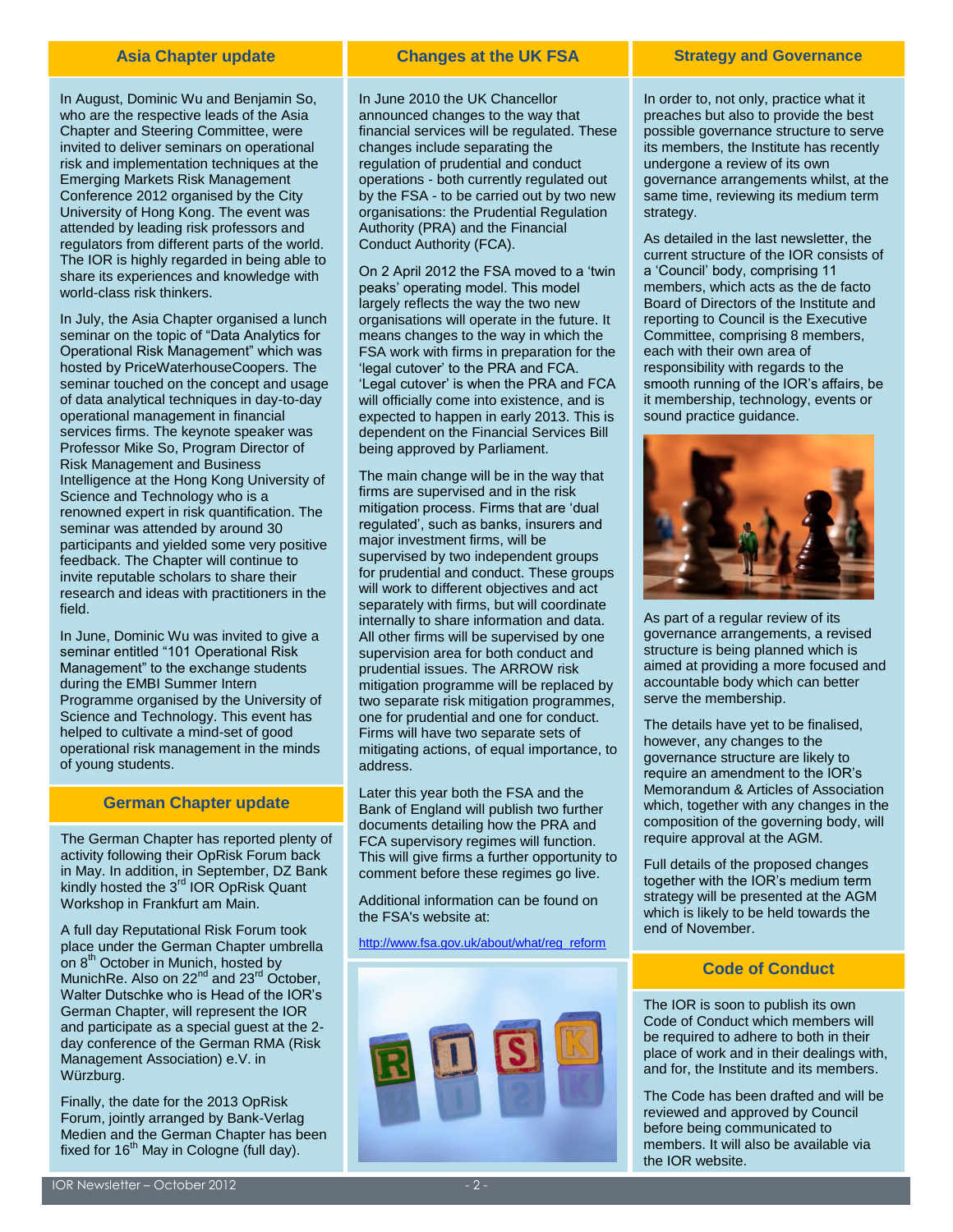The Events Workstream has been keeping busy during the summer with several well attended seminars being held in London: in May, Accenture hosted a full-day seminar entitled "Supervisory Expectations of Operational Risk" at their Fenchurch Street offices and, in July, Intellect also hosted a full-day seminar entitled "Embedding Operational Risk" at their Russell Square offices. In September, JPMorgan Chase hosted a half-day event at their Holborn Bars offices in London on the theme of "Operational Risk on a Shoestring" with the focus on what operational risk professionals can be expected to achieve with minimal resources.



An evening event was organised at the Denovo offices in Wigmore Street in London on 9<sup>th</sup> October. Alexander Campbell, the Editor of Operational Risk & Regulation magazine talked about recent events that had hit the press, including the G4S involvement in the Olympic Games, and what drives a reputational risk event and what can be done about it.

The Scottish Chapter has also been active on the events side. In September, a late afternoon presentation and facilitated discussion on "Risk Culture" was organised at the offices of AEGON UK, Edinburgh Park with the guest speaker being the IOR's Dr Simon Ashby. A date for your diaries - the Scottish Chapter has organised their 2<sup>nd</sup> Annual Conference which will take place on 26<sup>th</sup> October at Glasgow Caledonian University.

Apart from organising their own events, the IOR also endorses others. One such event, entitled "ICAAP, Stress Testing and Operational Risk for Investment Firms" took place in central London at the end of September and a second endorsed event, entitled "Strategies to Implement Risk Appetite", will be held in central London at the end of October.

Details of future events will, of course, be posted to the IOR website.

### **Events Fixing the Libor Fixing the Libor (cont'd)**

#### **Reflections on the risk lessons from the Libor saga**

It will be a long time before we can sum up the operational risk lessons that will have been learned in the sorry mess of what is the most optical scandal of the continuing global financial crisis. The fact that the financial and macro-economic impact of misquoting Libor is minimal, especially in comparison with what went wrong in credit markets, cuts no ice with the general public or indeed those of us in the markets who remain perplexed that major banks and some of their staff could so devalue the reputation of the market almost overnight.

I can think of no better example of how huge the price of reputation damage can be. The collateral damage was also devastating, and polluted the reputation of the BBA and London as a financial centre along with hitherto venerable banking institutions. The cost to the banks involved is manifest not in the P&L account of interest rate desks but in the share price hit they have taken as well as the costs of the regulatory tsunami coming our way. As someone who remains baffled that major global banks internal financial control did not, or could not, pick up the internal revaluation gaming that seems to have been rampant, and is shocked at the breakdown in integrity without which the saga could not have taken place, I don't want to speculate on what I would have done differently.

But the risks that fascinate me relate much more to the damage to the market place rather than individual banks, where we have a right to assume that the risk management drains are being pulled up. Libor's importance to global finance cannot be underestimated, and its strength and reliability date back certainly to the early 1970s and some would argue earlier. For at least three decades countless amounts were raised in international capital and loan markets priced off Libor in various currencies, sometimes during very volatile times. Apart from the odd debate about where the market really was during stressed conditions, Libor was trusted without question, and welcomed especially in the non-bank sector.

With the benefit of hindsight, the use of Libor to price off-balance sheet products and positions, which had its genesis in the mid 1980's, probably sowed the seeds that led to the current trials and tribulations. In OpRisk parlance the future risk event started here.

Few people asked whether or not Libor was the right benchmark for these products because, intuitively, most of the OBS and derivative products were anyway interest rate based, and basis risk was well enough understood to assess why OBS, cash and the 'Zero' (Government Bond) curves moved in different ways. Libor was the anchor price and we felt comfortable with it. Then it was exported in to the world of credit, property and sub-prime which led to a risk event of unexpected ferocity.

What then crystalised the risk event, and what sort of risk was it? It was the all but complete disappearance of the unsecured interbank cash market. To those of us brought up on the trading desks of the 60-90s, this would have been unimaginable as global liquidity depended upon it and the disciplines of 'my word is my bond' and 'once a dealer, always a dealer' ensured market making in almost all weathers. Then, it vanished.

There is a justifiable hurly-burly of reviewing risk governance, internal financial control, bonus calculations, market abuse frameworks, ethics and social responsibility. But the absence of better implemented controls over these features did not cause the problem.

Sadly, we are moving in to a world where collateral will become a replacement for risk skills which will bring unintended consequences and, possibly, one of the next crisis. For some of us, however, the Libor scandal will always be an example of a fat tail, even a Black Swan, event. It won't be seen like that by history.



*David Clark IOR Council Member*

### **Call for Articles**

This is primarily a members' newsletter and we would be delighted to receive articles or submissions from any member of the Institute. These submissions may be in the form of research, review, comment, conference coverage or any other risk related article.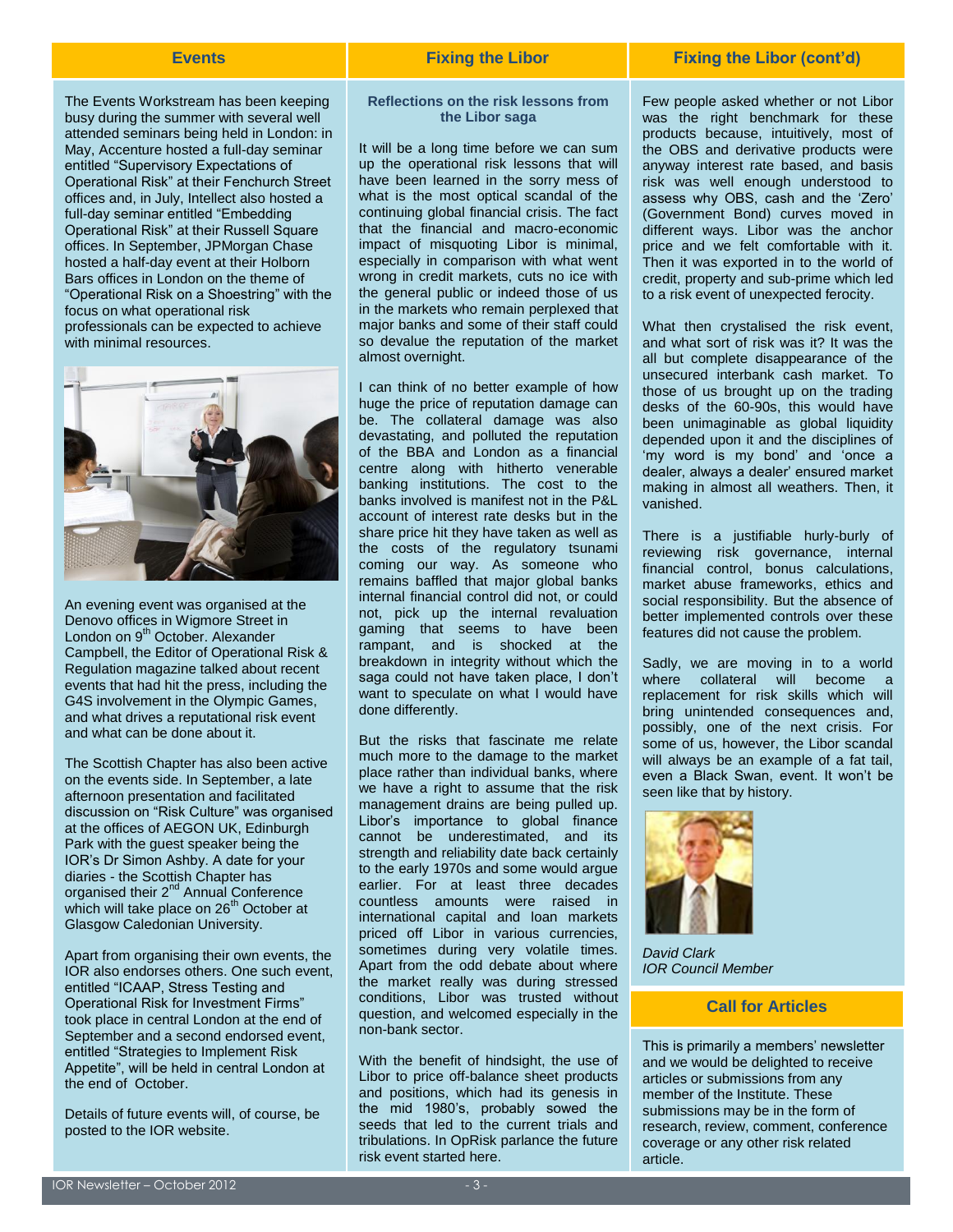Many risk practitioners, specifically those engaged in operational risk and compliance, argue that of all the risk types, operational risk is primarily about "people" risk – the firm's own people either not doing what they should do or doing things they should not do, or external people doing things to the firm's disadvantage. Some even go so far as to break the "systems" and "internal processes" causal components of the regulatory definition of operational risk down to the human aspects underlying system design, development and operation and to the human aspects of process design, performance and manipulation, implying that, with the exception of what is often referred to as "Acts of God", everything else falling under the definition of operational risk is fundamentally "people" risk. So, one may ask oneself, if "people" risk is considered sufficiently important that regulators have included a specific regulatory capital charge for it alongside credit and market risk, should those "people" risk managers not also report into the Chief Risk Officer (CRO) in the same manner as credit and market risk managers?

*With the exception of what is often referred to as "Acts of God", everything else falling under the definition of operational risk is fundamentally "people" risk*

If one considers the "three lines of defence" model, with "people" risk the first line is business management and supervisory staff in the business, while we accept that an independent audit function usually forms the third line of defence. Should the Human Resources (HR) function be considered as part of (or the majority of) the second line – and if so, why is the HR function not part of the Risk function? There are six primary responsibility areas for any modern HR function, irrespective of the size of the firm or the industry which the firm serves. These are Defence; Corporate Culture; Human Capital Development; Human Resource Monitoring; Compliance; and Human Resource Administration. Unfortunately, despite the on-going and renewed focus on risk management, many HR functions still focus only on the first and the last two of these responsibilities, with little attention to the middle three. In this article I will consider each of these three in turn.

#### **Corporate Culture**

While the overall corporate culture undeniably stems from the so-called "toneat-the top" and is closely linked to corporate strategy, the manner in which the firm's human capital is sourced, managed and rewarded is crucial in shaping the actual culture. In-business management, style and

#### **People Power People Power (cont'd) People Power (cont'd)**

approach again constitutes the first line in shaping culture, implying a requirement for the HR function to ensure that management at all levels are appropriately skilled and informed so as to direct the workforce into a corporate culture which meets the firm's objectives and goals. The approved and staffed headcount, the quality of individual employed, training opportunities and overall experience of the staff complement all contribute towards the corporate culture and require a crucial collaborative effort from business management and the HR function to shape the firm's culture in the manner desired. However, the HR function in its second-line risk management role is also responsible for three other core aspects of shaping the corporate culture – ensuring a level playing field across the entire human capital base, designing and implementing suitable reward systems and ensuring appropriate communication amongst and across the workforce. In terms of a level playing field from a corporate culture perspective, this covers everything from ensuring that recruitment and staff management practices are fair, reflect appropriate diversity for the environment(s) within which the firm functions, is non-discriminatory, precludes favouritism and supports equal opportunity for all, through to management education and training in appropriate people management skills. The reward system should also be designed in a manner which focuses employee attention on achieving specific goals and objectives commensurate with the overall corporate culture and which facilitate the generation of corporate value for all stakeholders over time – the recent global financial crisis has, amongst its many roots, a disconnect between commissions and bonuses paid to sales staff compared to the quality of mortgages sold, reflecting how quickly and easily the firm's culture can disintegrate or, as a minimum, deviate from its desired state when financial incentives do not reward appropriate behaviour and deter inappropriate behaviour. In terms of corporate communications, while this is often closely linked to management style, nothing breeds greater discontent amongst the workforce than the absence of information and inadequate communication across the entire firm. By contrast, staff who are provided a suitable level of advance information, who know what is "going on" and who can share in the overall vision of the firm, tend to be one of its greatest assets – and it is the HR functions' responsibility to ensure that an appropriate corporate

communication network is established and maintained, especially where remote operations are involved.

#### **Human Capital Development**

Probably one of the most crucial roles which the HR function is responsible for lies in the areas of training, knowledge development, knowledge retention and transfer and in raising and maintaining risk awareness across the entire firm. Again and true to the concept of being part of the second line of defence, HR cannot identify and develop training in isolation of the business – it is crucial that the business and the HR function work together to design, develop, deliver, evaluate and refresh training needs on an on-going basis. Even if the firm is able to attract highly skilled, experienced and capable staff, as the world in which the firm operates changes, all staff need exposure to new skills, new rules and new ways of doing things. In addition and drawing upon the corporate communication infrastructure, the HR function plays a crucial role in raising overall risk awareness, not just through formal training, but through the various communication mechanisms it employs to communicate with staff. Linking closely into the training programmes and knowledge development, retention and transfer initiatives is the concept of succession planning, staff promotions and staff transfers.

*As the world in which the firm operates changes, all staff need exposure to new skills, new rules and new ways of doing things*

Although sometimes difficult to achieve, key person dependencies are to be avoided and usually represent a potential single point of failure. While budget restraints often restrict complete back-up coverage of all crucial roles, care should be taken to ensure that at least one other resource has a working knowledge so as to facilitate business continuity at all times. In this regard, it is crucial for the HR function to identify all mission critical staff positions, to mitigate key person dependencies and to facilitate knowledge transfer and training of replacement staff. Drawing on the staff appraisal process, the HR function should work with business management to understand the career aspirations of staff and to develop suitable succession plans, covering staff promotion, staff transfers, staff absence due to illness, sabbatical leave, maternity and paternity leave and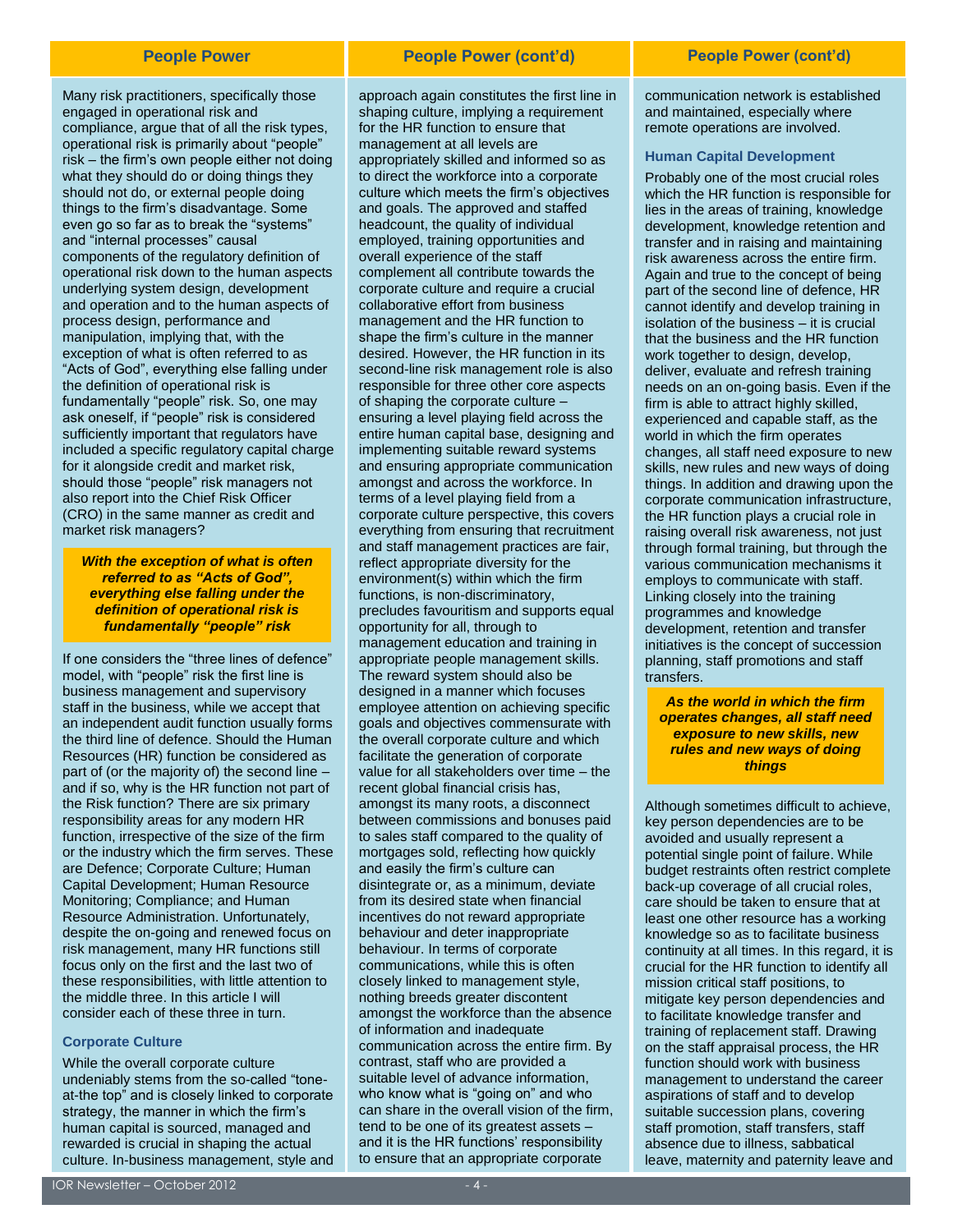other forms of temporary staff unavailability. A crucial control measure which the HR function should develop in this regard is a skills and experience register, tracking who knows what and has worked where across the entire firm, so as to assist management in interim staff usage as and where necessary. Another key aspect of staff development which the HR function should facilitate and monitor is the development of staff performance objectives, preferably linked to corporate goals and objectives, and the on-going assessment as to the attainment of such performance objectives. Setting performance objectives should also be a two-way process between the staff member and management – objectives set by management and imposed on staff are often resented and thus increase the risk that staff do not "buy-in" to the objectives, reducing their effectiveness.

#### **Human Resource Monitoring**

The HR function has three key responsibilities in the on-going monitoring of human resources across the firm – the facilitation of staff appraisals and performance reviews, managing grievances and complaints and participating in investigations into anything relating to the firm's human capital deemed necessary by management.

*Staff appraisals are, in many ways, akin to a risk assessment and allow for potential exposures to be highlighted – if facilitated properly*

The historical approach to staff appraisals was an annual process whereby managers or supervisors sat with staff and discussed management's views on the staff members performance; today the process is typically far more interactive and frequent and usually involves setting and agreeing objectives, identifying areas for development and often, a mechanism by which the junior person can provide feedback to the senior person about that person's management style. This is in many ways akin to a risk assessment and allows for potential exposures to be highlighted – if facilitated properly. And this is where the HR function has a crucial role to perform – facilitating the process, designing appropriate assessment mechanisms, ensuring that assessments happen regularly and in an appropriate manner and following up on issues identified or raised during the process. Staff complaints, whistle-blowing and the raising of grievances requires a specific skill set – the HR function needs to ensure appropriate procedures and mechanisms are in place and that business management have the necessary knowledge and skillset to address these

#### **People Power (cont'd) People Power (cont'd) IOR Membership Survey**

issues in the front-line. The HR function should also monitor the on-going successful functioning of these processes, stepping in to address issues as and when they escalate and in analysing the resultant data for trends, linkages and emerging risk areas. The data should be combined with information derived from the staff appraisals process and with standard HR management information, then used to identify specific exposures which need to be addressed. While certain forms of investigation, such as fraud-related investigations, are often performed by specialist units within the Risk or Audit functions, such investigations usually need input from the HR function, while other investigations, such as alleged discrimination, inappropriate behaviour, bullying etc. require HR expertise to ensure compliance with labour legislation, corporate policy and social norms – and again, this falls squarely in the responsibility of the HR function. Any miss-step during such an investigation can be high risk for the firm, resulting in lawsuits, regulatory sanction and fines or even in labour unrest.

There is much in common between the activities expected from a modern HR function and the on-going activities performed within the Risk function – the consequences of poor HR management, compliance and administration are almost always operational risk events – fines, employment disputes, productivity issues or business disruption, poorly trained staff and accompanying errors, etc. If, as the Basel II definition of operational risk implies, operational risk is largely "people" risk, then indeed, the Head of HR should report to the CRO in order that the HR function is run as a Risk function, focused on managing the firm's "people" risks.



*Mike Finlay IOR Council Member*

### **IOR AGM**

Please note that this year's AGM is scheduled to be held on 29th November at a central London location. Further details and proxy voting forms will be emailed to members in due course.

The 2012 membership survey was initiated by the Council of the Institute of Operational Risk to ensure a comprehensive understanding of the memberships needs, wants, dislikes, issues and opinions, with the intention of using the responses obtained as inputs into a variety of initiatives, not least of which is the revision of the IOR's strategy for the next three years.



The survey was completed by approximately a third of the current membership, as well as by a number of prospective members and ex-members. As can be expected given the geographic origins of the IOR, 53% of respondents were from the England and Wales chapter, including the Channel Islands. The Scottish chapter had the second highest number of respondents (9%), followed by the Nigerian Chapter (8%), the remainder of Europe, the Hong Kong chapter (4%) and the German chapter (3%). The participation from Other Europe (8%) made up from Scandinavia, Netherlands, Switzerland and the Mediterranean region and Other Africa (5%) consisting of Egypt, Zambia and South Africa, reflects potential areas of exploration for further chapter development.

Amongst other demographic-type factors, the survey investigated the primary industry of the respondent. 72% of respondents were, unsurprisingly, engaged in financial services directly, with a further 25% indirectly engaged. The respondents who were not engaged in financial services activity represented financial services education, health insurance, financial services advisory and public services. Respondents were also asked what their primary reason for joining the IOR was. The single biggest reason (28%) was for professional accreditation, followed by networking (26%) and career development (19%). Of the 7% who indicated some other reason, the reasons were equally given as professional accreditation and career development, "all of the reasons listed" and being founding IOR members.